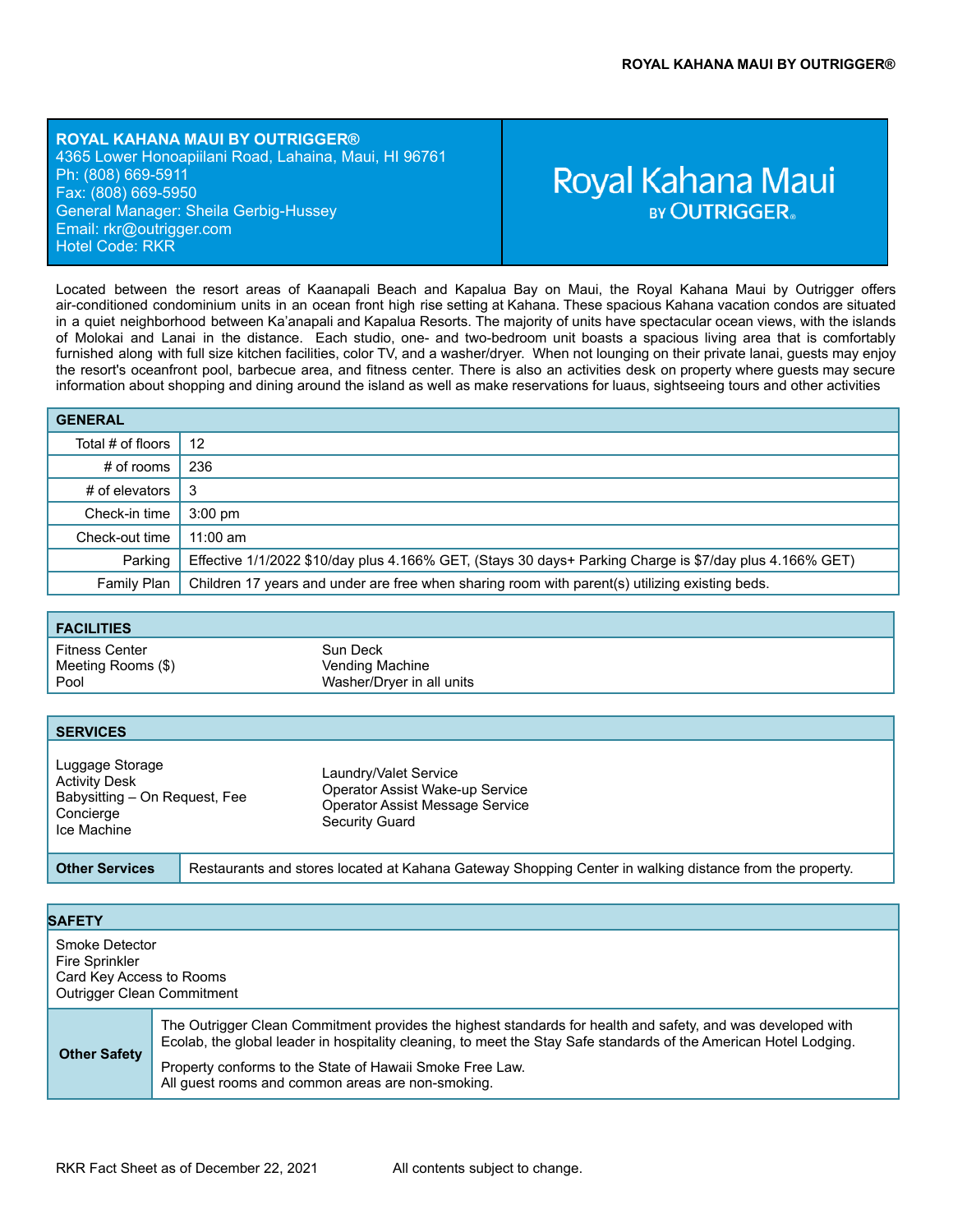| <b>Year-End Cancellation Policy</b> | Cancellations at any time or "no shows" for bookings scheduled to arrive during<br>December 22 to 31 inclusive are subject to 100% charge on entire stay.                                                                                                            |
|-------------------------------------|----------------------------------------------------------------------------------------------------------------------------------------------------------------------------------------------------------------------------------------------------------------------|
| <b>Cancellation Policy</b>          | All rates are subject to unique cancellation policies that will be transmitted through our system.<br>Guests are encouraged to review the cancellation and deposit policies when making a<br>reservation to ensure the reservation rules for each booking are clear. |
|                                     |                                                                                                                                                                                                                                                                      |
|                                     | General Excise Tax 4 166%                                                                                                                                                                                                                                            |

|                           | General Excise Tax 4.166%.                                              |
|---------------------------|-------------------------------------------------------------------------|
| Taxes (Subject to Change) | Hawaii State Transient Accommodations Tax 10.25%.                       |
|                           | Maui County Transient Accommodations Tax 3%, effective November 1, 2021 |

| <b>CATEGORY DESCRIPTION (Unit Choice:</b> selected units may be booked specifically by unit number) |                              |                       |                          |            |                                                                     |
|-----------------------------------------------------------------------------------------------------|------------------------------|-----------------------|--------------------------|------------|---------------------------------------------------------------------|
| Room<br>Code                                                                                        | Room Name                    | Unit<br><b>Choice</b> | <b>Size</b><br>(sq. ft.) | Max<br>Pax | <b>Description</b>                                                  |
| <b>GJK</b>                                                                                          | Garden View Studio           | UC.                   | 431 sf                   | $(1-3)$    | King or Queen and sofabed with 84 sf lanai                          |
| <b>OJK</b>                                                                                          | Ocean View Studio            | UC                    | 431 sf                   | $(1-3)$    | King or Queen and sofabed with 84 sf lanai                          |
| <b>OSK</b>                                                                                          | Bedroom Ocean View           | UC.                   | 777 sf                   | $(1-4)$    | King or Queen and sofabed with 84 sf lanai                          |
| <b>FSK</b>                                                                                          | Bedroom Ocean Front          | UC.                   | 777 sf                   | $(1-4)$    | King or Queen and sofabed with 84 sf lanai                          |
| G2SKQ                                                                                               | 2 Bedroom Garden View        | $\qquad \qquad -$     | 1141 – 1287 sf           | $(1-6)$    | King or Queen, 2 Twins and sofabed with 84<br>sf lanai              |
| O <sub>2</sub> SK <sub>2</sub> T                                                                    | 2 Bedroom Partial Ocean View | UC.                   | $1141 - 1287$ sf         | $(1-6)$    | King or Queen, 2 Twins and sofabed, 2 baths<br>with 84 sf lanai     |
| F <sub>2</sub> SK <sub>2</sub> T                                                                    | 2 Bedroom Ocean Front        | UC.                   | $1141 - 1287$ sf         | $(1-6)$    | King or Queen, 2 Twins and sofabed, 2 1/2<br>baths and 254 sf lanai |

| <b>ROOM FEATURES</b>                                                                                                                     |                                         |                                                                                                                                                                       |                                                                                                                       |
|------------------------------------------------------------------------------------------------------------------------------------------|-----------------------------------------|-----------------------------------------------------------------------------------------------------------------------------------------------------------------------|-----------------------------------------------------------------------------------------------------------------------|
| Air Conditioning<br>Alarm Clock / Radio<br>Automated Wake-up call<br>Automated Voicemail<br>Lanai<br>Cable or Pay TV (\$)<br>Coffeemaker |                                         | Color TV<br>Internet Access in guest rooms only<br>Direct-Dial Telephone (\$)<br>Electronic Door Locks<br>Fire Sprinkler<br>Hair Dryer<br>In-room safe, \$35 lost key | Iron / Ironing Board<br>Kitchen<br>Refrigerator<br>Smoke Detector<br>Tables & Chairs<br>Tub or Shower<br>Washer/Dryer |
| <b>Other Features</b>                                                                                                                    | Complimentary Wi-Fi in all guest rooms. | tea kettles, and complimentary tea; washer/dryers, ceiling fans, iron/board. All rooms have DVD players.                                                              | All rooms have full kitchens with refrigerator, oven, microwave, coffeemaker, toaster, coffee starter kit, blenders,  |

| <b>KITCHEN INFORMATION</b>                                                      |  |                                                                                           |  |
|---------------------------------------------------------------------------------|--|-------------------------------------------------------------------------------------------|--|
| Stove/burners<br><b>Cooking Utensils</b><br>Microwave<br><b>Sink</b><br>Toaster |  | All one and two-bedroom units have full stove, oven and dishwasher.                       |  |
|                                                                                 |  |                                                                                           |  |
| <b>Minimum Night Requirement</b>                                                |  | Two (2) night minimum stay required year-round                                            |  |
|                                                                                 |  |                                                                                           |  |
|                                                                                 |  | Effective for new bookings from September 1, 2021, a \$59 Damage Protection Charge covers |  |

| <b>Damage Protection Charge</b> | Effective for new bookings from September 1, 2021, a \$59 Damage Protection Charge covers<br>accidental damages up to \$2,000. One time, per stay charge plus 4.166% General Excise Tax,<br>10.25% Hawaii State Transient Accommodation Tax & effective Nov 1, 2021 Maui County<br>Transient Accommodations Tax 3% collected. |
|---------------------------------|-------------------------------------------------------------------------------------------------------------------------------------------------------------------------------------------------------------------------------------------------------------------------------------------------------------------------------|
|---------------------------------|-------------------------------------------------------------------------------------------------------------------------------------------------------------------------------------------------------------------------------------------------------------------------------------------------------------------------------|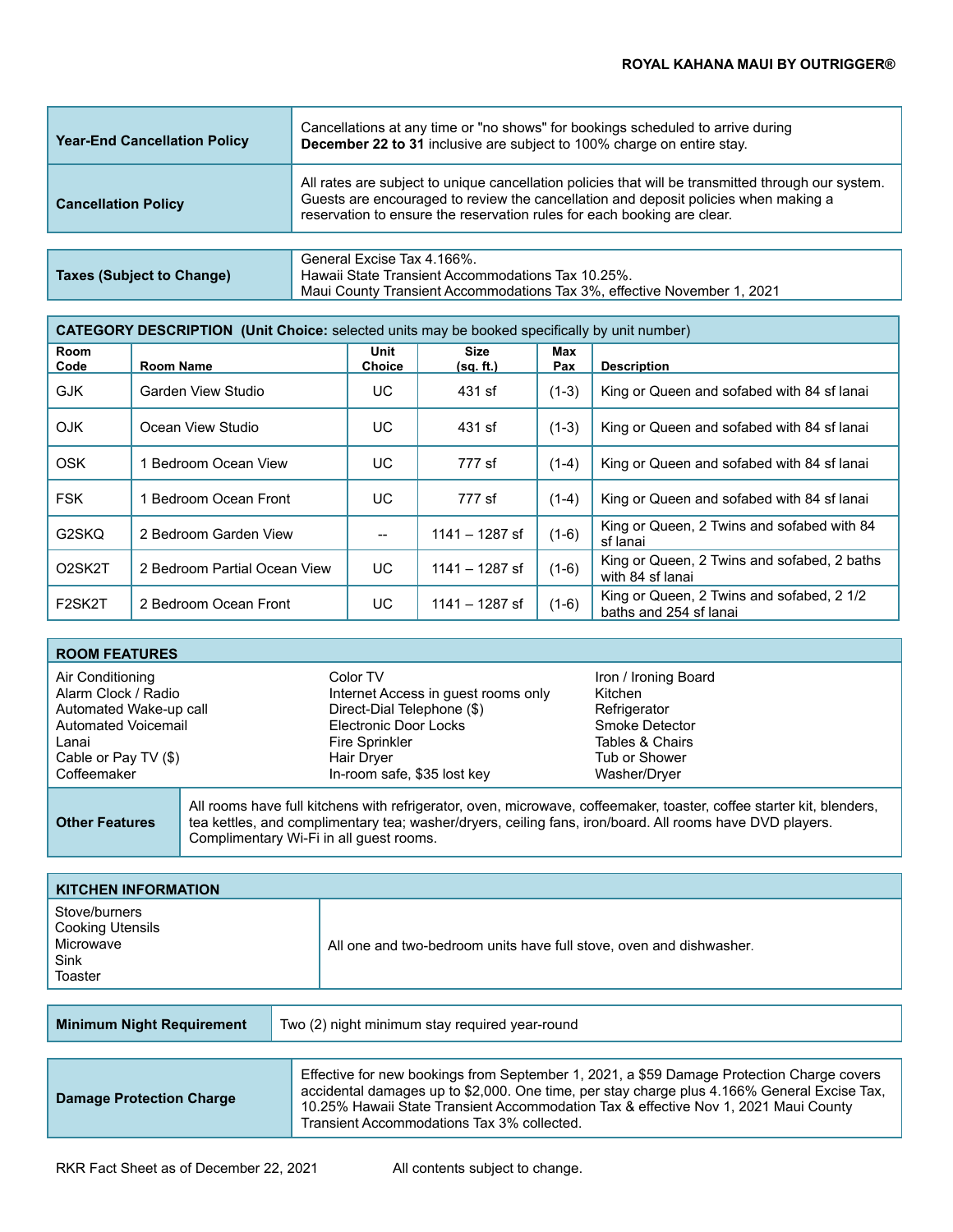| <b>Mandatory Cleaning Charge</b> | All stays subject to Mandatory Cleaning Charge of \$214 (Studios), \$264 (1 Bdrm) & \$314 (2 Bdrm)<br>plus 4.166% General Excise Tax: 10.25% Hawaii State Transient Accommodations Tax & effective<br>Nov 1, 2021 Maui County Transient Accommodations Tax 3%. All taxes and charges are subject to |
|----------------------------------|-----------------------------------------------------------------------------------------------------------------------------------------------------------------------------------------------------------------------------------------------------------------------------------------------------|
|                                  | change.                                                                                                                                                                                                                                                                                             |

#### **Accepted Credit Cards**

American Express Mastercard Visa BC Korean Cc China Union Pay Diners Club Discover Card JCB

| <b>GDS</b> |               |
|------------|---------------|
| Galileo    | 56075         |
| Worldspan  | <b>RKR</b>    |
| Sabre      | 13185         |
| Amadeus    | <b>OGGRKR</b> |
| Chain Code | 0R            |

#### **DRIVING DIRECTIONS**

Start out going northeast on Lanui Circle, turn left to stay on Lanui Circle and stay straight to go onto Keolani Place.

Take the 2<sup>nd</sup> left on Aalele Street, take the first left onto Airport Access Road.

Keep right at the fork to continue on Airport Access Road.

Stay straight to go onto Dairy Rd/HI-380, continue to follow HI-380.

Turn left onto Honoapiilani Hwy/HI 30.

Turn left onto Hoohui Road, then turn right onto Lower Honoapiilani Road.

First driveway on your left is the entrance to the Royal Kahana Maui by Outrigger.

From Kapalua West Maui (JHM) Airport:

From the airport, turn right on Honoapiilani Highway/ Highway 30.

Turn left at Hoohui Street.

Turn right onto Lower Honoapiilani Road. Look for the Royal Kahana sign on the left.

## **CHECK-IN INSTRUCTIONS**

Please contact the front desk at (808) 669-5911 prior to arrival for check in instructions.